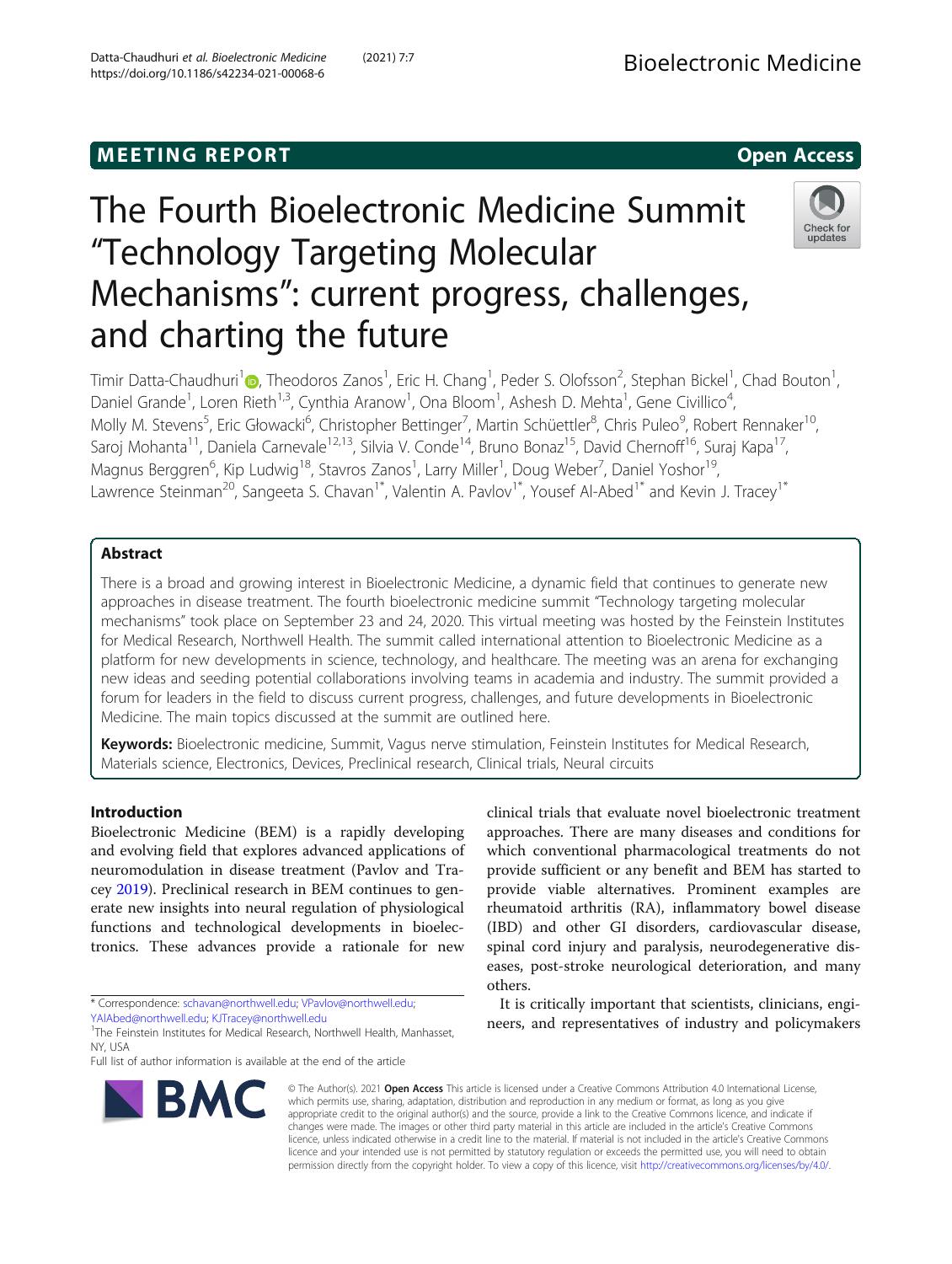with common interests in BEM meet to discuss current progress and challenges in the field. The fourth bioelectronic medicine summit "Technology Targeting Molecular Mechanisms" resonated the importance of better understanding of neural regulation at a molecular level that can be interrogated by advanced electronics in targeted disease treatments. The virtual meeting was hosted by The Feinstein Institutes, Northwell Health and sponsored by CorTec GmbH and United Therapeutics. An organizing committee, including Octavia Davis, Meredith Burcyk, Sangeeta Chavan, Valentin Pavlov, Yousef Al-Abed, and Kevin Tracey aimed at providing a forum for discussing various important aspects of BEM with relevance to the growing and diverse BEM community. The online meeting was an arena for engaging discussions between speakers, session chairs, and participants from the audience during the sessions and poster presentations. The abstracts of the posters presented at the summit were recently published (Abstracts from the fourth bioelectronic medicine summit: technology targeting molecular mechanisms [2020\)](#page-7-0). An important event during the summit was dedicated to hearing the voice of the patient in disorders such as IBD and RA, in which BEM approaches have started to be successfully explored. This session was organized and chaired by Kelly Owens from The Feinstein Institutes. The highlight of the meeting was the keynote address by Larry Steinman from Stanford Medicine. Dr. Steinman discussed findings published during the last 20 years in Nature, Science, PNAS and other high profile journals about the beneficial effects of amyloid structures in multiple sclerosis and other diseases and how they engage the alpha7 nicotinic acetylcholine receptor into a regulatory anti-inflammatory mechanism. The alpha7 nicotinic acetylcholine receptor is a key signaling molecule in the vagus nerve-based inflammatory reflex, which is a major focus of therapeutic exploration in bioelectronic medicine. Dr. Steinman spoke about the specific role of aB-Crystallin as a guardian molecule in multiple sclerosis and a variety of other disorders, including stroke and ischemic optic neuropathy. He also elaborated on the molecular mechanisms of the anti-inflammatory protective effects of aB-Crystalline and its hexapeptide components that importantly involve signaling through the alpha7 nicotinic acetylcholine receptor expressed on immune cells. These findings indicate exciting new possibilities for applying antiinflammatory BEM approaches in the treatment of different diseases. In the following sections, we outline the main topics of BEM research and clinical applications discussed at the summit in appropriately structured sessions with experts in the field as chairs and speakers.

## Materials science & electronics

The session was chaired by Chad Bouton and Loren Rieth from the Feinstein Institutes. BEM critically depends on approaches that enable safe and effective recording, stimulation, and/or modulation of the nervous

system. While significant advances have been already achieved, there are some challenges and limitations. A key limitation to this endeavor is related to optimizing the signal-to-noise ratio (SNR) in both stimulation and recording. For stimulation, this concept is highlighted by the need to selectively stimulate the nervous system to achieve therapeutic benefit (signal), without activating undesired responses and side-effects (noise). For recording neural signals, measuring neural signals from specific fibers or regions (signal) is dramatically complicated by noise from other neurons, muscles, and anthropomorphic sources (noise). These remain challenges, despite tremendous progress in the materials, electronics, and their associated architectures, even for acute and non-survival pre-clinical studies. These challenges are intensified for chronic  $(>30 \text{ days})$  and long-term  $(>1$ year) technologies, where significant decreases in the SNR for microelectrode technologies are the norm, not the exception.

The two broad approaches to improve this can be characterized as top-down and bottom-up approaches. Top-down approaches are focused on scaling down the size and improving the selectivity of established technologies. Examples include increasing the number of electrodes for traditional vagus nerve cuffs, multicontact DBS electrodes, and cochlear electrodes with more stimulation sites. Bottom-up approaches explore opportunities to use new materials, electronics, packaging, and integration to improve the SNR of stimulation, recording, and modulation of the nerves, and ability to do so over the long term. Examples include NeuroPixels probes, research efforts by Viventi and Shepard, and devices from Iota. Each approach has benefits and disadvantages that have been reviewed.

At the meeting, the discussion largely focused on bottom-up approaches to improve the SNR, safety, and efficacy of BEM technologies, as well as overarching perspectives from the NIH on past successes and future directions for BEM research. The panel included luminaries and leaders in the field, as well as exciting new efforts from a new generation. The panel included Molly Stevens from Imperial College London who spoke about the potential to facilitate the safe and effective transfer of charge from electronics to neural substrates, with the incredibly broad ability to tune this process through the diversity of backbones (Mawad et al. [2016](#page-8-0); Higgins et al. [2020](#page-8-0); Ritzau-Reid et al. [2020;](#page-8-0) Spicer et al. [2017](#page-8-0)) and moieties at her disposal. Prof. Christopher Bettinger from Carnegie-Mellon University presented his work on new polymeric materials that are compatible with microfabrication, and can achieve reliable adhesion to cellular (neural) substrates (Golabchi et al. [2019](#page-8-0)). Achieving and maintain intimate contact between electrodes and the nervous system, while avoiding trauma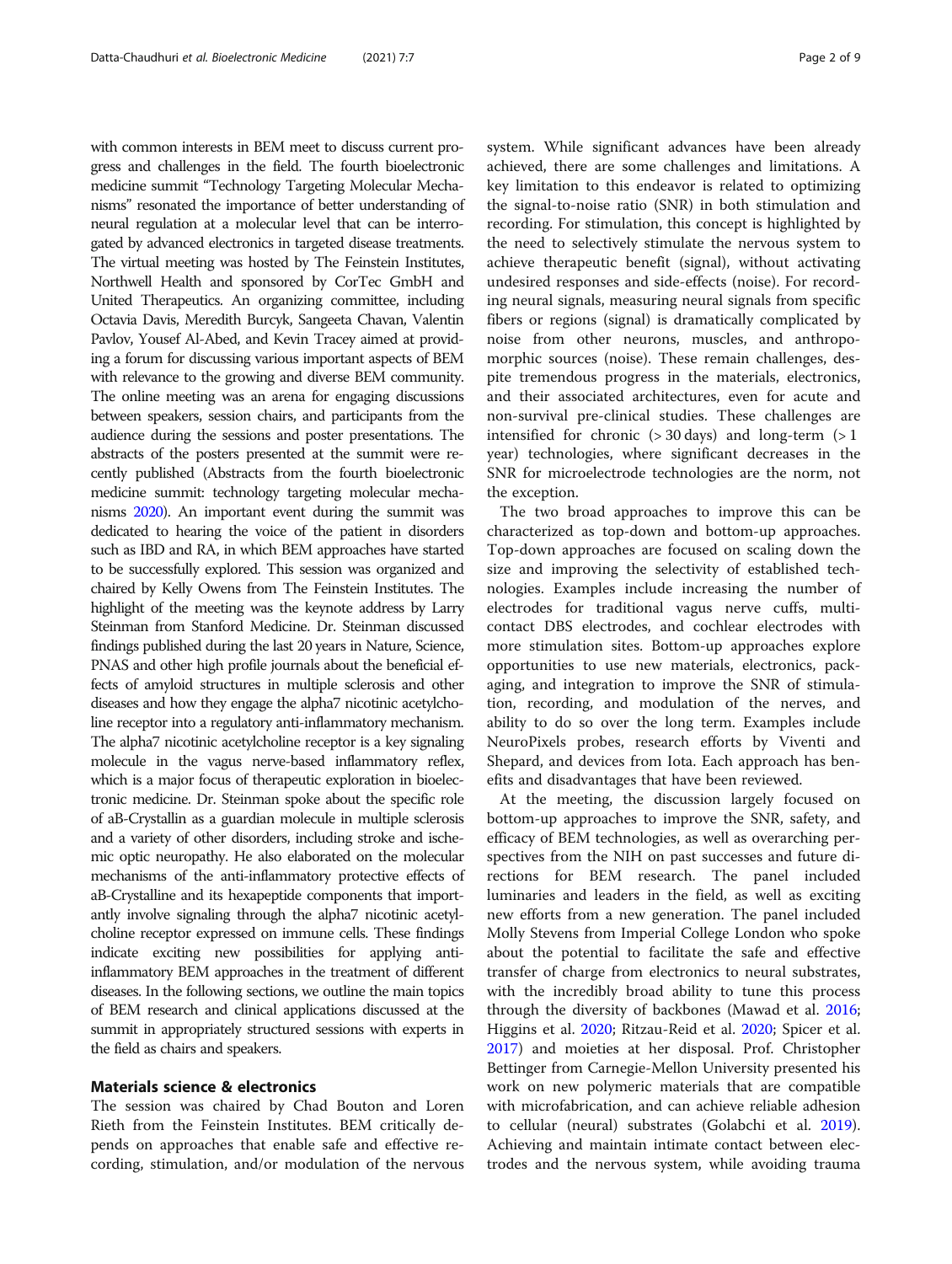from surgical placement, tethering forces, or compressing vasculature is a long-standing challenges to the field. Eric Daniel Głowacki from the Laboratory of Organic Electronics at Linköping University presented on his innovative use of organic photovoltaic materials as a label-free mechanism for peripheral nerve stimulation (Ðerek et al. [2020](#page-8-0)). Stability of organic electronics has been a significant challenge, highlighting the importance of his ability to achieve functional lifetimes for devices in-vivo. Eugene Civillico is the program manager for the NIH program of Stimulating Peripheral Activity to Relieve Conditions (SPARC), the primary program within the NIH dedicated to BEM. He provided a comprehensive overview of past and current successes, described an innovative and interactive pantheon of online resources to dramatically improve data sharing and analysis, and highlighted an open Request for Information being used by the SPARC team to take input on future directions.

The engaging discussion made clear the strong need for tools both for basic research, and as part of the next generation of devices to instantiate and broaden the range of bioelectronic medicine applications. At the level of basic science, it is clear that there is still a significant need to better understand the neural circuits and reflexes needed to maintain homeostasis and health, and how they can be modulated to treat disease. Innovations from this hypothesis and discovery driven research then require translation to achieve clinical impact in our ability to treat disease. This involves hardening the technologies into safe and effective devices that can receive regulatory approval and be profitably marketed to make the world healthier.

#### Bioelectronic devices in preclinical research

This session was chaired by Timir Datta-Chaudhuri and Dan Grande from the Feinstein Institutes. Preclinical research in BEM is of fundamental importance for providing mechanistic insights and evaluating therapeutic strategies in disease treatments that can be further developed in the clinic. Stavros Zanos from The Feinstein Institutes spoke about current progress and problems with current clinical vagus nerve stimulation (VNS) therapies that rely on engaging vagal fibers in a relatively uncontrolled manner, which sometimes results in subtherapeutic doses to targeted organs and side-effects from non-targeted organs. His research efforts aimed to quantify the engagement of vagal fibers and end-organs and presented strategies to target sub-populations of fibers on an individual subject basis. He presented data from experiments carried out in different animal models of VNS with clinically preferred, non-penetrating cuff electrodes. Such methods for "targeted vagal neuromodulation" were shown to be useful for using VNS to treat diseases in which hemodynamic state can easily be compromised, like heart failure and pulmonary hypertension.

Dr. Zanos elaborated on the mechanisms, fiber types and neural circuits by which the autonomic nervous system informs the brain about the status of peripheral organs and systems and exerts control over them. He highlighted approaches to map the peripheral and central neural circuits responsible for these functions and to track how these circuits are altered by disease. His methods include physiological (Chang [2020\)](#page-8-0), electrophysiological (Chang [2019](#page-7-0), Levy [2019\)](#page-8-0), anatomical (Toth [2020\)](#page-8-0), computational (Lin [2020\)](#page-8-0), and closed-loop (Zanos [2019,](#page-8-0) Zanos [2018\)](#page-8-0) approaches which are used to understand neural activity related to autonomic function in the nerves themselves, the ganglia and the brain and how nerve stimulation affects the brain and the organs to which the nerves project. It is clear that improved understanding of the fiber engagement is critical towards the goal of developing selective stimulation strategies. VNS plays a central role in the ongoing development of new BEM therapies, yet the reasons that the vagus nerve is an appealing target are the same reasons why VNS can lead to off-target effects. The cervical vagus nerve presents an opportunity for stimulation before the nerve branches out several peripheral organs; it is easy to access surgically and its relatively large size allows the use of easy to manufacture electrodes. However, because the cervical region is a trunk location, targeting specific fibers remains a challenge. The literature is rich with methods for selective targeting of nerves based on fiber morphology and stimulation parameters, but these methods have not been translated into clinical embodiments, e.g. (Ahmed [2020\)](#page-7-0). This type of fundamental research, starting with small animal models and moving to larger to representative models before finally moving on to clinical translation is key to the development of target specific bioelectronics therapies.

Martin Schuettler from CorTec presented the work being done at his company on a chronically implantable brain-computer interface called "Brain Interchange" for bi-directional communication with the brain. A detailed description of the system consists of various components: cortical grid electrodes, implantable electronics protected by ceramic hermetic package and body-external transceiver that communicates wirelessly with the implant and also wirelessly supplies the implant with energy via an inductive link. The system streams neural data from 32 electrode contacts to a computer where the data is processed and stored. Based on the incoming neural data, algorithms on the computer can take decisions on therapeutic actions, e.g. sending a stimulation command wirelessly to the implant which then delivers electrical pulses via the implanted electrodes to the brain, modulating brain activity. This closed-loop system can be used for patientindividual and situation-specific brain therapy, treating a variety of central nervous system related disorders. The system can also be used as bi-directional communication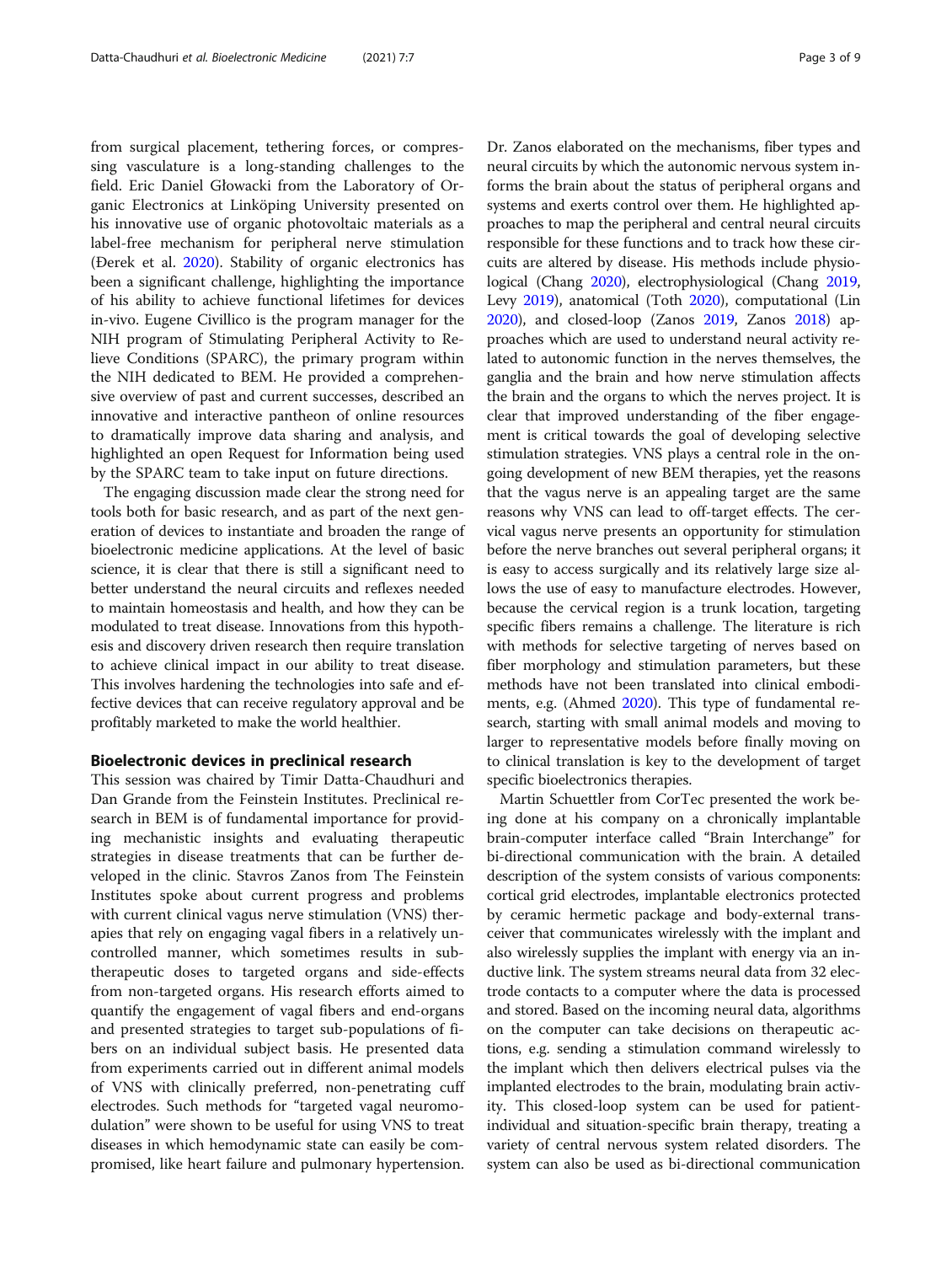tool between brain and computer. In addition to the development of Brain Interchange as a platform for CNS related therapy discovery and brain-machine interface studies, he detailed that his company, CorTec provides the innovative technology that enables building the individual components of Brain Interchange to others. Especially the technology for producing laser-micromachined neural electrodes that permit high production precision while using only traditional implant materials such as medical grade silicone elastomers and PtIr noble metal foil. This technology can be applied to a wide range of applications, also in the field of spinal cord stimulation and peripheral nerve interfacing, in preclinical as well as in clinical studies. Another technology made available to researchers is a ceramic hermetic package for electronic implant circuits that permits a very high number of electrical feedthroughs (100 s) while providing excellent hermeticity was presented. Neuromodulation technology, including electronics, electrodes, and hermetic packaging have evolved significantly over the last few decades to meet clinical needs. Unfortunately, the OEMs that build most clinical technologies do not see a market in the research space. Further, the extremely high costs of validating new technologies means that progress in the fundamental area of device technology development has remained stagnant. This has led to a lack of availability of products that can meet the flexible and modular needs of researchers in BEM. Companies such as CorTec that maintain strong ties to the research community are core contributors to the ability to develop new bioelectronic technologies and therapies.

Robert Rennaker from University of Texas at Dallas presented his work on translational technologies to aid persons with neurological injuries. His team at UT Dallas has raised over \$40 M in the past 7 years to develop technologies and therapies to treat neurological injuries. They have also participated in 5 clinical trials over the past 7 years. Notably, his team has designed, developed, and currently manufactures a miniature, wireless FDA class 3 implantable stimulator to enable the delivery of Targeted Plasticity Therapy. They have also developed an array of complementary technologies that can communicate with the implantable stimulator to deliver motor, sensory and cognitive rehabilitation. The devices and therapies that he presented work in conjunction with rehabilitative tasks to provide electrical stimulation to try to strengthen neural connections required to achieve full functional potential. Their device recently received FDA approval for clinical trials in PTSD, spinal cord injury, and stroke. Dr. Rennaker's work is one of a handful of academic research groups that has brought an implantable device from preclinical research to clinical trials. This was achieved through rigorous preclinical research using multiple models to understand the

mechanisms associated with the intended therapies (Dawson et al. [2016](#page-8-0); Souza et al. [2019\)](#page-8-0). This effort required securing a significant amount of funding, building a large collaborative research group, and establishing strategic partnerships with industry. Beyond the research efforts, they also had to learn to traverse the regulatory landscape which is atypical for academic groups. The level of effort required to achieve their goals is indicative of the very high bar required for successful translational of research in the field of bioelectronic medicine. Unfortunately, most academic research groups simply do not have the resources or the knowhow bring their research to this point. This points to a need to develop a research and development infrastructure to train, mentor, and equip research groups to be able to actually translate their work. Without this large-scale effort many potential therapies will remain in the research stage, and the benefits to the public of the many opportunities in BEM will be limited.

Chris Puelo from GE Research spoke about the research being done at GE in the area of therapeutic ultrasound based neuromodulation. He presented their latest results in studying and translating the using of the noninvasive neuromodulation technique to the clinic. Findings were presented from a recently completed clinical feasibility study was done in collaboration with the Feinstein Institutes for Medical Research under a joint collaboration with GE. Chris also discussed the data from their studies which helps to uncover some of the mechanisms underlying ultrasound-based nerve stimulation, and its application and utility across organ systems (Cotero et al. [2019](#page-8-0)) and diseases. In particular, the applications of ultrasound stimulation in the activation of the hepatoportal glucose sensor in models of type II diabetes were also covered in the presentation. Non-invasive neuromodulation has a much lower threshold for adoption compared to approaches that require surgery. Most currently available non-invasive devices use transcutaneous electrical stimulation. However, this approach does not allow easy targeting of specific fibers or locations because of current dispersion and dissipation through the intermediate tissues. Ultrasound has a long history of clinical application in diagnostic imaging, which has led to the development of advanced techniques for focused targeting of specific regions (Cotero et al. [2020\)](#page-8-0). Although the exact mechanisms of neural activation due to ultrasound are not well known, studies like the work being done at GE show that there is a clear potential for therapeutic benefit, while helping to reveal some of the possible mechanisms.

## Frontiers in bioelectronics development

This session was chaired by Theo Zanos and Stephan Bickel from The Feinstein Institutes. Research at the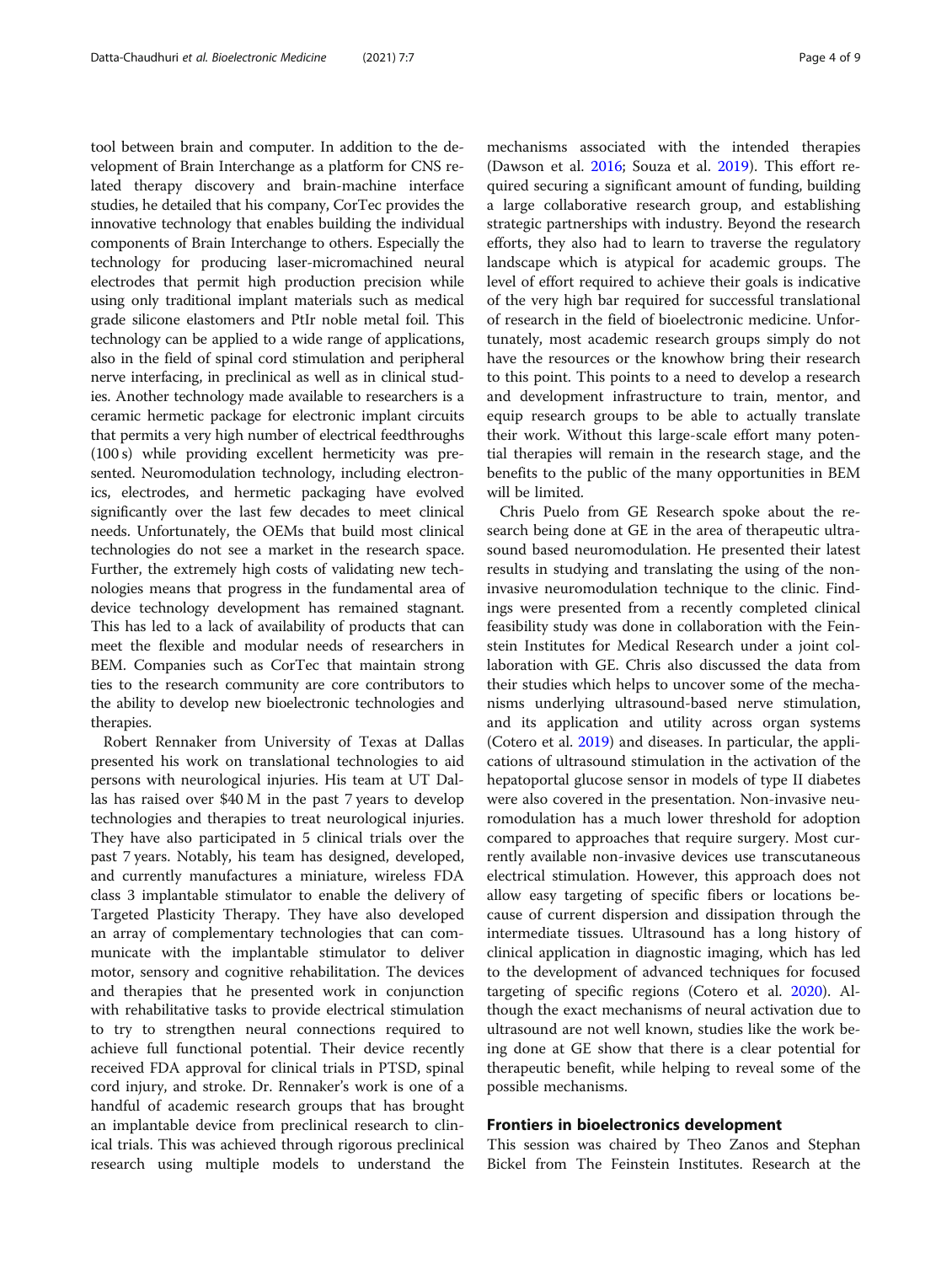forefront of BEM are driving the field forward. The speakers at the summit covered a wide range of related topics: development of biocompatible, electronic materials and their novel potential applications; the challenges and potential solutions when translating animal study results to humans; and new techniques to control sphincter muscles and to stimulate nerves such as the vagal nerve near their target organs.

Magnus Berggren from Linköping University gave an overview of a multitude of innovative projects and achievements using biocompatible, bioelectronic materials. Specifically, Dr. Berggren and his colleagues are using organic electronics that can conduct and process electronic charges, ions, and biomolecules that can be used in various device architectures for example by printing them in foils and patches. The potential use as sensors (e.g. electronic labels to monitor health status parameters), communicators, and actuators (e.g. electronic ion pump) is broad. Dr. Berggren presented several use cases including the BioComLab technology platform which combines various bioelectronic sensors (e.g., electronic skin patches) and actuators (e.g. drug delivery components) with communication technology to form an integrated system for future healthcare applications. While he presented use cases for the treatment of epilepsy and chronic pain, the potential for this platform is much wider and could possibly target neuronal disorders such as Parkinson's disease, tremors, and nonneuronal disorders.

Kip Ludwig from University of Wisconsin, summarized important insights into the barriers and opportunities in the transition of findings from preclinical and translational research projects to the clinic. Important lessons can be learned from drug development and discovery, since most key factors associated with the large percentage of drugs failing to reach market approval are the same for many neuromodulation devices. As prior studies have outlined (Gupta [2011\)](#page-8-0), the lack of predictability of animal models for humans, the lack of incorporation of dynamics in early-stage clinical trials to establish and confirm drug activity, as well as the lack of validated biomarkers for on and off-target effects, are common threads between both fields of drug and device development. To overcome these barriers, Dr. Ludwig proposed several strategies that already show promising results in published studies. One of the strategies focuses on cross species comparative anatomy, especially in large animal models, like the domestic pig, that could potentially capture variability across subjects (Settell et al. [2020](#page-8-0)). Another approach focused on isolating all possible sources of on and off-target effects, both neuronal and non-neuronal (Nicolai et al. [2020;](#page-8-0) Cheng et al. [2020](#page-8-0)). Development of better tools to understand neuronal and non-neuronal target engagement is also crucial.

Finally, computational models that are functionally validated across species can assist in this difficult transition.

Larry Miller from The Feinstein Institutes presented how novel approaches to direct electrical stimulation of the vagus nerve and sphincter muscles can be used to control both constriction and relaxation of these important muscles in the gastro-intestinal tract. Sphincters control the passage of solids, liquids and gases through body orifices and are crucial for normal physiological functioning. As an additional important innovation, he proposed to stimulate peripheral branches of the vagus nerve close to their target organs, as opposed to the currently used stimulation of the cervical vagus nerve to increase specificity of the desired physiological effect and decrease side effects. Dr. Miller presented data from tunneling approaches and the use of endoscopic ultrasound approaches to guide needle electrodes to these peripheral nerve and ganglion targets in a porcine model. These techniques have the potential to treat a multitude of diseases including gastroesophageal reflux disease (GERD), diabetes, pulmonary and systemic hypertension and others.

The speakers and panel discussion outlined the constantly evolving landscape of BEM field, and how emerging challenges can become opportunities for innovation in multiple different complementary fields. The breadth and novelty of current cutting-edge tools and new findings reflects the interdisciplinary nature of the field and the combination of solid scientific foundations and creative thinking that can push the frontiers of BEM and deliver unique solutions to diagnose and treat a variety of diseases and conditions.

#### Defining circuits

This session was chaired by Eric H. Chang from the Feinstein Institutes and Peder Olofsson from Karolinska Institute. Mapping and evaluating neural circuitry that can be therapeutically targeted in BEM is a major focus of various research groups across the globe. At the summit, recent developments in understanding the neural circuits that regulate physiological processes in immune, cardiovascular, and metabolic disorders were discussed with a specific focus on neural circuits interacting with the immune system in health and disease.

Saroj Mohanta's from Institute for Cardiovascular Prevention, Ludwig-Maximilians-University presentation centered on his discovery of a neural atherosclerosisbrain-circuit (ABC) that connects atherosclerotic arteries with the CNS in atherosclerosis-prone ApoE deficient mice. Atherosclerotic lesions are a major cause of heart attacks and strokes, but whether neural signals play a role in the pathogenesis of atherosclerosis has been unknown. Using tissue clearing and light-sheet imaging of whole abdominal aorta tissues in advanced stages of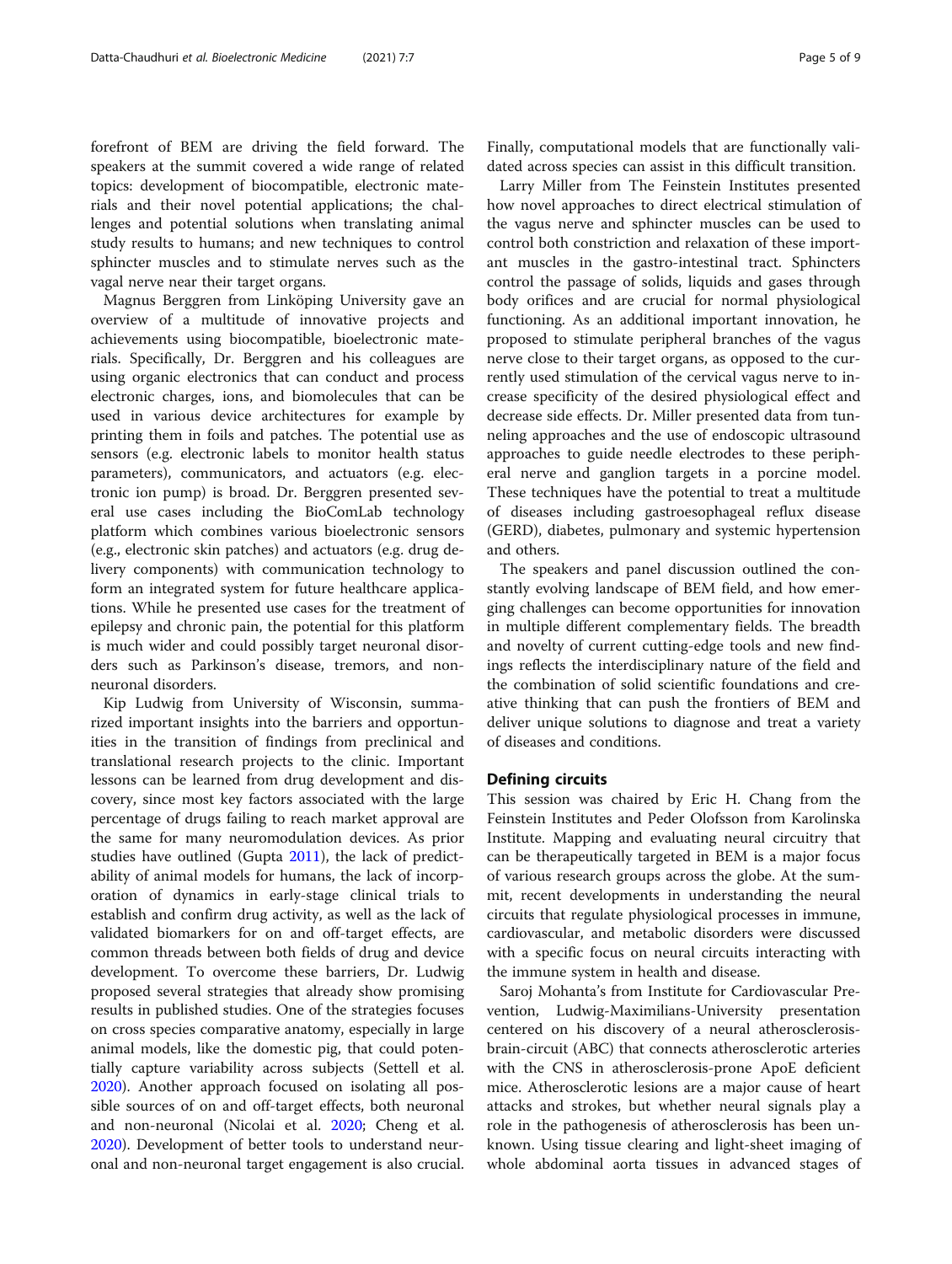atherosclerosis, Dr. Mohanta's team found axon neogenesis in the artery adventitia and artery tertiary lymphoid organs (ATLOs) adjacent to plaques. Nerve tracing experiments of the ABC showed that afferent nerves entered the CNS central nervous system through dorsal root ganglia, and efferent nerves projected from the brainstem to the adventitia. Pharmacological or surgical perturbation of select components in the ABC changed the progression of atherosclerotic plaques. This research reveals a novel circuit that connects atherosclerotic plaques to the brain and suggests that altering nerve signals in this circuit may affect the course of atherosclerotic disease.

Daniela Carnevale from "Sapienza" University di Roma and IRCCS Neuromed discussed angiotensin II (Ang II) induced hypertension in genetic mouse models and specific Ang II-responsive T-cells in the spleen. Dr. Carnevale showed that Ang II in the brain induces splenic sympathetic nerve activity, and that mice subjected to celiac ganglionectomy are protected from Ang IIinduced induced hypertension. The work identifies an autonomic nervous system pathway involved in bloodpressure and hypertension control. Furthermore, placental growth factor (PIGF) in the spleen was required for the Ang II-induced hypertensive response in mice. In this circuit, Ang II activates neurons in the brain and efferent signals are propagated to the spleen through the vagus and splenic nerves, which promote the PIGF release in the spleen required for Ang II-dependent development of hypertension (Carnevale et al. [2016](#page-7-0); Carnevale and Lembo [2021\)](#page-7-0).

Silvia V. Conde from CEDOC, Nova Medical School presented the main findings of her research focused on the role of the carotid body (CB) in metabolism (Conde et al. [2020\)](#page-8-0). The CB is a polymodal sensory organ capable of detecting glucose, leptin, and insulin in the blood. Abnormalities in CB and its sensory nerve, the carotid sinus nerve (CSN), have been associated with several metabolic disorders such as prediabetic insulin resistance and type II diabetes. Her research in preclinical models of diabetes and in human trials with hyperbaric oxygen therapy have demonstrated that CBassociated activity may be a therapeutic target for metabolic deregulation. Specifically, electrical neurostimulation using a kHz-frequency has been shown to block CSN activity, which Dr. Conde reports can be overactive in certain metabolic diseases. Dr. Conde's work identified a neural signature in the CSN and sympathetic nerve activity and suggested that these structures could be a target for personalized bioelectronic therapeutics to treat metabolic disease (Conde et al. [2020](#page-8-0); Sacramento et al. [2018](#page-8-0)).

#### Clinical trial updates

This two-part session was chaired by Ona Bloom, Cynthia Aranow, and Ashesh Mehta from the Feinstein

Institutes. The application of bioelectronic technology in the treatment of human disease is the ultimate goal of BEM. Since the discovery of the inflammatory reflex by Tracey and colleagues two decades ago (Borovikova et al. [2000;](#page-7-0) Tracey [2002\)](#page-8-0), VNS has been increasingly explored in clinical trials to suppress excessive inflammation. In addition to reducing proinflammatory cytokines via the inflammatory reflex, a second mechanism by which VNS facilitates the resolution of inflammation is its effect on mediators of inflammation and resolution of inflammation, i.e. lipidomics (Mirakaj et al. [2014\)](#page-8-0). A recent search of clinicaltrials.gov yielded 77 actively recruiting clinical trials of VNS, in diseases of chronic inflammation, as well as in stroke, depression, diabetes mellitus and others.

VNS has beneficial effects in preclinical animal models of both IBD and RA. Bruno Bonaz from University of Grenoble Alpes, INSERM and David Chernoff SetPoint Medical, discussed current developments. Both of these investigators focused on engaging the inflammatory reflex by direct VNS for treatment of chronic inflammatory conditions; Dr. Bonaz discussed the use of VNS to treat IBD and Dr. Chernoff discussed the use of VNS to treat RA. IBD is a chronic inflammatory disease affecting the intestine and is characterized by a remitting, relapsing course. Dr. Bonaz and colleagues have completed a 12 month open label clinical trial of VNS administered using a surgically implanted device in 9 participants with mild to moderately active IBD (Sinniger et al. [2020](#page-8-0)). Two of the 9 participants experienced no benefit and required initiation of pharmacologic treatment. The remaining 7 participants not only experienced symptomatic improvement, but were also found to have endoscopic improvement, biomarker improvement (fetal calprotectin) and decreased levels of circulating proinflammatory mediators. Positive effects were noted on vagus tone and HR-EEG. VNS was feasible, well tolerated and was not associated with any major side effects.

The effect of VNS on RA disease activity has been assessed in two trials. In a pivotal proof of concept study, Koopman and colleagues applied VNS to individuals with RA who were refractory to available pharmacological management, to evaluate the potential benefit of this approach (Koopman et al. [2016\)](#page-8-0). In this open-label study, 17 patients received daily VNS via a surgically implanted stimulator. After 6 weeks of VNS, disease activity was significantly reduced. Furthermore, TNF production by LPS stimulated whole blood was attenuated from baseline. Discontinuation of VNS for 2 weeks led to an increase in both disease activity as well as stimulated TNF production, but reinitiating VNS resulted in reduced disease activity which has been sustained through a follow-up of at least 2 years. Only 2 participants required re-initiation of biologic therapy to control their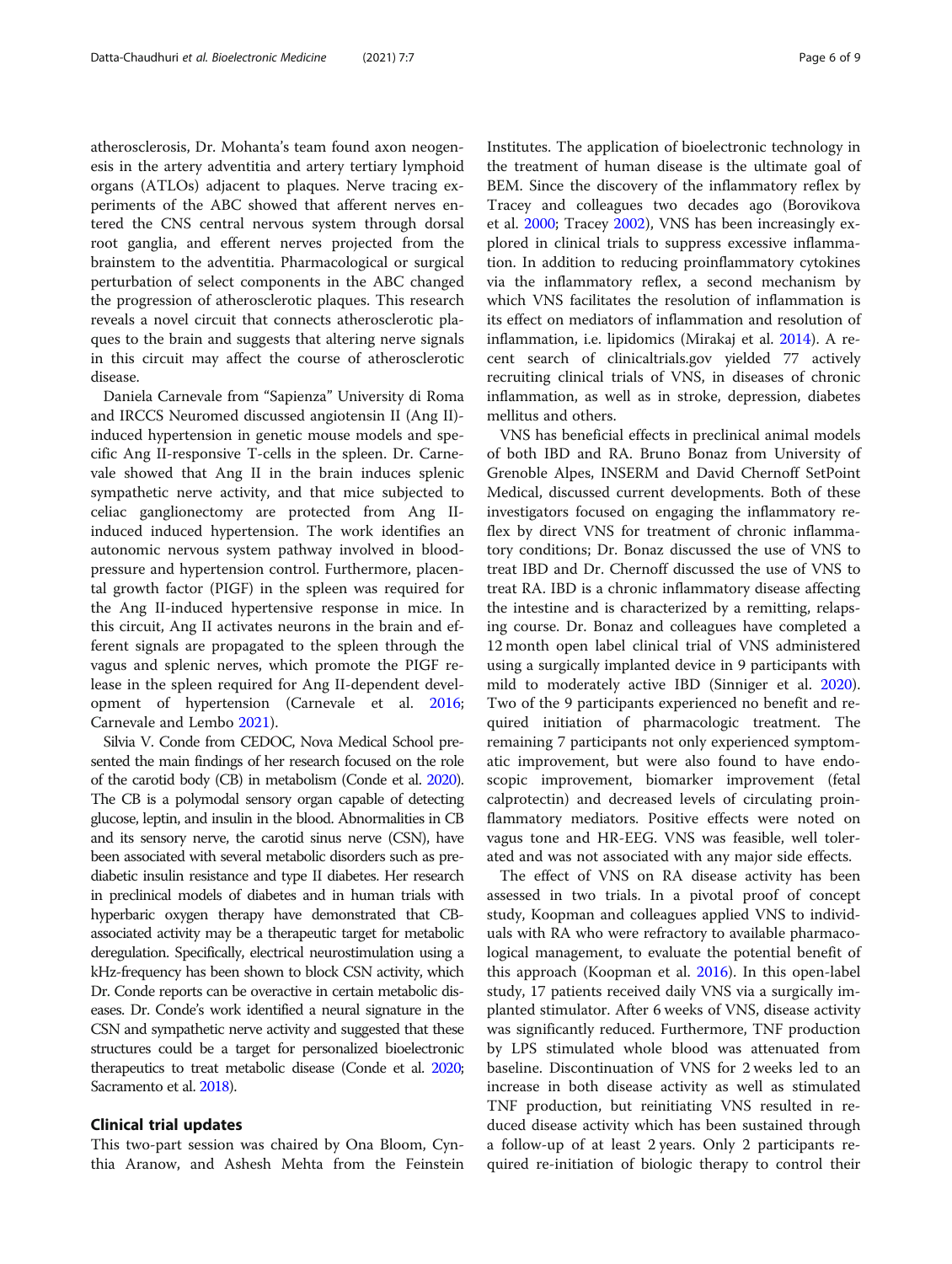disease. A second trial was recently completed which evaluated the effects of VNS for 12 weeks in 14 patients with long-standing RA and disease activity which was resistant to treatment to multiple pharmacologic agents (Genovese et al. [2020\)](#page-8-0). Four participants underwent sham stimulation; 5 of 10 treatment refractory patients receiving VNS achieved a clinically meaningful reduction in their disease activity and two achieved remission. In addition to reduced production of proinflammatory cytokines from whole blood stimulated by LPS ex vivo, there were trends showing preservation of joint structure among study participants receiving VNS.

Beyond VNS, BEM has expanded in recent years to include the development of new biosensors and biocompatible materials, neuromodulation and smart devices, computer applications that improve communication between patients and healthcare providers, as well as computational methods to analyze big data. Journals such as Bioelectronic Medicine, Nature Machine Intelligence, Frontiers in Big Data and others, provide a new and specific platform to focus on studies in this area. Suraj Kapa from Mayo Clinic gave an overview of these aspects of bioelectronic medicine and many of the challenges faced by the field. He highlighted the enormous quantity of data obtained by biosensors and the need for artificial intelligence (AI) and machine learning to develop algorithms to best understand the information captured. Prediction of atrial fibrillation (a heart arrhythmia) using machine intelligence was one concrete example of the advantage achieved by supplementing clinical intelligence with machine intelligence.

Together, these studies represent a novel approach to the control of inflammatory disease and the growing application of bioelectronic medicine. Many patients do not respond or lose their response to currently available treatments. Pharmacologic therapies used to reduce inflammation are associated with numerous side effects including increased susceptibility to infection. A safe and non-immunosuppressive modality is an extremely attractive approach for control of inflammatory features of disease and additional studies evaluating this promising intervention and its potential mechanisms in these and other diseases are warranted.

Dr. Douglas Weber described his experience with restoration of sensory and motor function using prosthetics. This technology relies critically communication between neural tissue and prosthetic devices. Examples of these include intracerebrally implanted arrays such as Utah arrays (Maynard et al. [1997\)](#page-8-0) and wearable devices such peripheral muscle recording "sleeve" arrays (Liu et al. [2021](#page-8-0)). While chronic intracerebrally implanted microelectrode arrays have been shown to provide neurophysiological data with sufficient resolution and decoding accuracy to enable intended control of robotic surgery is an impediment to more widespread use. An alternative noninvasive method of brain machine interface relies upon residual electromyographic activity in paralyzed patients. High resolution electromyographic "sleeve" arrays can reveal spatiotemporal patterns that may be used to decode intended movements. Application of motor unit decomposition analytical methods, enables a finer grained decoding that can detect single motor unit activity that can be applied to individual digit movements (Holobar and Farina [2014\)](#page-8-0). This represents an important potential noninvasive advance to help restore function in paralyzed individuals using brain machine interface.

Dr. Daniel Yoshor described efforts to restore vision with intracerebral stimulating arrays (Beauchamp et al. [2020](#page-7-0)). The clinical circumstance of implanted subdural stimulating/recording electrodes in epilepsy patients permits the opportunity to test the effects of stimulating the brain to create percepts. Electrical stimulation of early visual areas reliably produce phosphenes, perceptions of spots of light at predicted and reliable locations in the visual field (Murphey et al. [2009](#page-8-0)). While stimulation of individual sites produces spots, it has not been possible to restore holistic visual patterns with static stimulation of multiple sites. On the other hand, dynamic current steering, by sweeping electrical stimulation across the cortex in a manner that leverages the retinotopic mapping of the brain, produces more coherent and useful visual forms. Using this insight gained from sighted patients with epilepsy, this dynamic stimulation mapping method has been applied to blind subjects whose visual cortex is implanted with the Neuropace device, one that may be used to both record from and stimulate the brain. Using the Neuropace stimulating device in conjunction with the Orion goggle visual transducing device, patterns of stimulation are produced in the visual cortex of blind patients. With visual cortical stimulation, blind subjects are able to localize squares of light, navigate in a lighted environment and show some evidence of pattern discrimination. This represents an important advance in brain machine interface and restoration of vision in the blind.

# Summary and future directions

Preclinical research and clinical trials continue to provide new insights into the scope of the broad applications of BEM. There are important ongoing advances in the "building blocks" of BEM, including biomaterials, organic electronics, neural interfaces, and implantable devices that will be key to the development of new BEM discoveries. These building blocks are being studied in preclinical settings for both basic scientific discovery and to determine their utility in chronic disease models.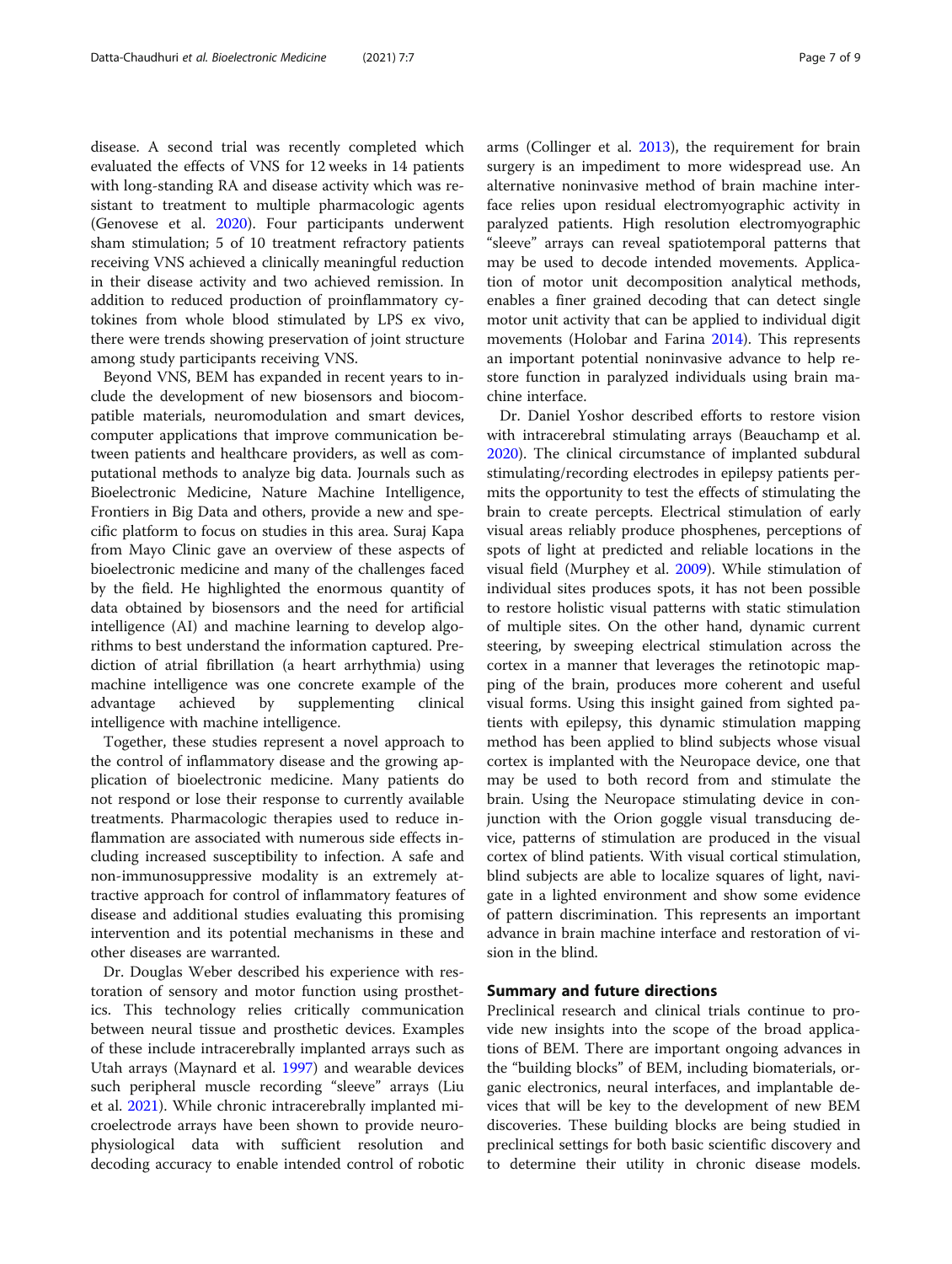<span id="page-7-0"></span>Neural circuits with roles in the broad spectrum of diseases are constantly being identified and targeted by bioelectronics for therapeutic benefit in pre-clinical settings (Tsaava et al. [2020](#page-8-0)). One of the major active areas for development is the ability to perform chronic stimulation in rodent models (Wright et al. [2019;](#page-8-0) Mughrabi et al. [2021](#page-8-0)), allowing the leveraging of the myriad of disease models into BEM therapy discovery. Understanding the anatomical differences among rodents, pigs and humans will help to refine current neuromodulation approaches, establish a pathway for translation from rodents to larger models, and drive future successful clinical trials. Interactions among preclinical scientists, clinicians and industry are key for taking rigorous preclinical research to clinical explorations. The ongoing utilization of VNS in clinical settings of RA and IBD continues to generate evidence for efficacy and safety in BEM. A growing number of patients with these and other disorders and conditions have started to receive significant benefit from VNS and other new BEM therapeutic approaches (Qureshi et al. [2020](#page-8-0)). VNS has also been successfully used in approaches for stroke rehabilitation. There are examples of successful use of ultrasound in treating inflammatory and metabolic conditions in preclinical and clinical settings (Cotero et al. [2019;](#page-8-0) Huerta et al. [2021](#page-8-0)). Artificial intelligence (AI) is becoming a vital component of BEM with implications in neuroscience, cardiology, and many other clinical fields by allowing distillation and dissemination of information contained in neural signals and experimental data. There are key advances in bioelectronic limbs and prostheses, wearable and injectable sensors in paralysis and spinal cord injury, and brain stimulation for the blind including visual cortical prosthetics. The BEM community is growing, united by the common goal to help patients alleviate or cure their diseases. The BEM field is evolving and alongside the emerging new opportunities there are ever-present challenges. They are related to technological needs in devices and neural interfaces, translatability of neuromodulation regimens from preclinical to clinical settings in a specific disease context, ethical considerations, regulatory device approval and other aspects. These challenges drive further progress.

#### Abbreviations

ABC: Atherosclerosis-brain-circuit; AI: Artificial intelligence; ANG II: Angiotensin II; ApoE: Apolipoprotein E; ATLO: Artery tertiary lymphoid organs; BEM: Bioelectronic medicine; CB: Carotid body; CNS: Central nervous system; CSN: Carotid sinus nerve; DBS: Deep brain stimulation; EEG: Electroencephalogram; FDA: Food and drug administration; GE: General Electric; GERD: Gastroesophageal reflux disease; GI: Gastrointestinal; Gmbh: Gesellschaft mit beschränkter Haftung; HR: Heart rate; IBD: Inflammatory bowel disease; INSERM: Institut national de la santé et de la recherche médicale; LPS: Lipopolysaccharide; NIH: National Institutes of Health; OEM: Original equipment manufacturer; PIGF: Placental growth factor; PtIr: Platinum Iridium; PTSD: Post traumatic stress disorder; RA: Rheumatoid arthritis; SNR: Signal to noise ratio; SPARC: Stimulating Peripheral Activity to Relieve Conditions; TNF: Tumor necrosis factor; VNS: Vagus nerve stimulation

#### Acknowledgements

Not applicable.

#### Authors' contributions

C.B, L. R, T.D.C, D. G, T. Z, S. B, E.H.C, P. O, O. B, C. A, A.D.M, and V.A.P wrote the manuscript, all other authors reviewed, edited, and contributed to finalizing the manuscript for publication. The author(s) read and approved the final manuscript.

#### Funding

Not applicable.

#### Availability of data and materials

Not applicable.

#### Declarations

Ethics approval and consent to participate Not applicable.

#### Consent for publication

Not applicable.

#### Competing interests

T.D.C, T. Z, E.H.C, S. B, C. B, D. G, L. R, C. A, O. B, A.D.M, S. Z, L. M, S.S.C, V.A.P, Y.A.A, & K.J.T are employees of the Feinstein Institutes for Medical Research. K.J.T. is Editor in Chief of Bioelectronic Medicine. V.A.P is Executive Editor of Bioelectronic Medicine.

#### Author details

<sup>1</sup>The Feinstein Institutes for Medical Research, Northwell Health, Manhasset, NY, USA. <sup>2</sup>Karolinska Institute, Solna, Sweden. <sup>3</sup>University of Utah, Salt Lake City, UT, USA. <sup>4</sup>National Institutes of Health, Bethesda, MD, USA. <sup>5</sup>Imperial College of London, London, UK. <sup>6</sup>Linköping University, Linköping, Sweden.<br><sup>7</sup>Carpogia Mallon University, Pittsburgh, PA, USA. <sup>8</sup>CarTas GmbH, Ersiburg Carnegie Mellon University, Pittsburgh, PA, USA. <sup>8</sup>CorTec GmbH, Freiburg im Breisgau, Germany. <sup>9</sup>General Electric, Niskayuna, NY, USA. <sup>10</sup>University of Texas at Dallas, Richardson, TX, USA. 11Institute for Cardiovascular Prevention, Ludwig-Maximilians-University, Munich, Germany. <sup>12</sup>Sapienza University of Rome, Rome, Italy. <sup>13</sup>IRCCS Neuromed, Pozzilli, Italy. <sup>14</sup>CEDOC, Nova Medical School, Faculdade de Ciências Médicas, Lisbon, Portugal. <sup>15</sup>University of Grenoble Alpes, INSERM, Grenoble, France. <sup>16</sup>SetPoint Medical, Santa Clarita, CA, USA. 17Mayo Clinic, Rochester, MN, USA. 18University of Wisconsin, Madison, WI, USA. <sup>19</sup>University of Pennsylvania, Philadelphia, PA, USA.<br><sup>20</sup>Stanford University, Stanford, CA, USA.

### Received: 23 March 2021 Accepted: 4 April 2021 Published online: 24 May 2021

#### References

- Abstracts from the fourth bioelectronic medicine summit: technology targeting molecular mechanisms. Bioelectron Med. 2020;6(1):25. [https://bioelecmed.](https://bioelecmed.biomedcentral.com/articles/10.1186/s42234-020-00060-6) [biomedcentral.com/articles/10.1186/s42234-020-00060-6](https://bioelecmed.biomedcentral.com/articles/10.1186/s42234-020-00060-6).
- Ahmed U, Chang YC, Cracchiolo M, Lopez MF, Tomaio JN, Datta-Chaudhuri T, et al. Anodal block permits directional vagus nerve stimulation. Sci Rep. 2020; 10(1):9221
- Beauchamp MS, Oswalt D, Sun P, Foster BL, Magnotti JF, Niketeghad S, et al. Dynamic stimulation of visual cortex produces form vision in sighted and blind humans. Cell. 2020;181(4):774–83.e5.
- Borovikova LV, Ivanova S, Zhang M, Yang H, Botchkina GI, Watkins LR, et al. Vagus nerve stimulation attenuates the systemic inflammatory response to endotoxin. Nature. 2000;405(6785):458–62. [https://doi.org/10.1038/35013070.](https://doi.org/10.1038/35013070)
- Carnevale D, Lembo G. Neuroimmune interactions in cardiovascular diseases. Cardiovasc Res. 2021;117(2):402–10. [https://doi.org/10.1093/cvr/cvaa151.](https://doi.org/10.1093/cvr/cvaa151)
- Carnevale D, Perrotta M, Pallante F, Fardella V, Iacobucci R, Fardella S, et al. A cholinergic-sympathetic pathway primes immunity in hypertension and mediates brain-to-spleen communication. Nat Commun. 2016;7(1):13035. [https://doi.org/10.1038/ncomms13035.](https://doi.org/10.1038/ncomms13035)
- Chang YC, Ahmed U, Tomaio JN, Rieth L, Datta-Chaudhuri T, Zanos S. Extraction of Evoked Compound Nerve Action Potentials from Vagus Nerve Recordings. Annu Int Conf IEEE Eng Med Biol Soc. 2019;2019:6278-81.